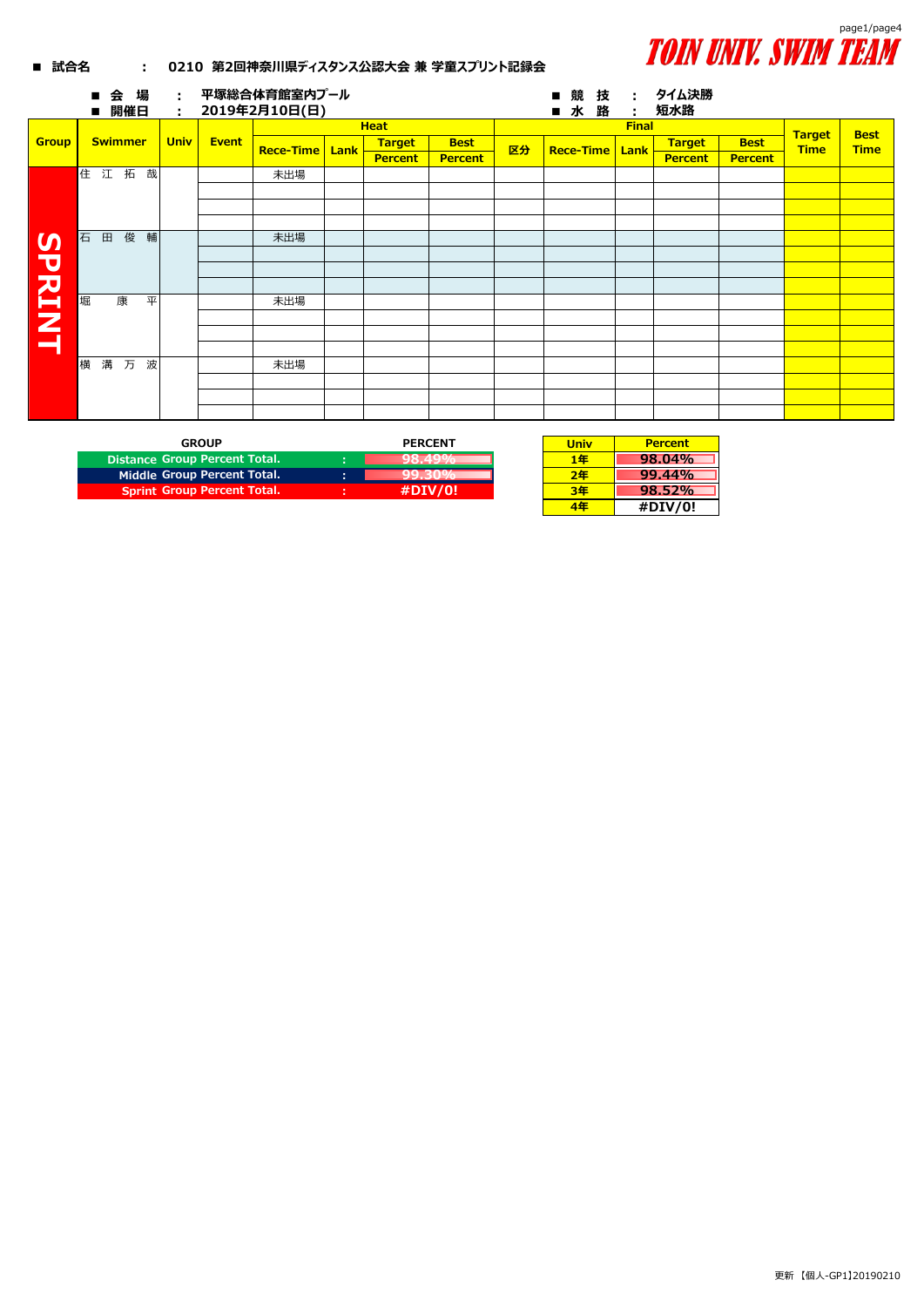

## ■ 試合名 : 0210 第2回神奈川県ディスタンス公認大会 兼 学童スプリント記録会

|               |   | ■会場<br>■ 開催日   |   | $\sim 10^{-1}$ |       | 平塚総合体育館室内プール<br>: 2019年2月10日(日) |      |             |                |    | ■ 競技 : タイム決勝<br>■ 水 路 |              | :        短水路 |                |                   |             |
|---------------|---|----------------|---|----------------|-------|---------------------------------|------|-------------|----------------|----|-----------------------|--------------|--------------|----------------|-------------------|-------------|
|               |   |                |   |                |       |                                 |      | <b>Heat</b> |                |    |                       | <b>Final</b> |              |                |                   |             |
| Group         |   | <b>Swimmer</b> |   | <b>Univ</b>    | Event |                                 |      | Target      | <b>Best</b>    |    |                       |              | Target       | <b>Best</b>    | <b>Target</b>     | <b>Best</b> |
|               |   |                |   |                |       | <b>Rece-Time</b>                | Lank | Percent     | <b>Percent</b> | 区分 | Rece-Time   Lank      |              | Percent      | <b>Percent</b> | <b>Time</b>       | <b>Time</b> |
|               |   | 阿部峻也           |   |                |       | 未出場                             |      |             |                |    |                       |              |              |                |                   |             |
|               |   |                |   |                |       |                                 |      |             |                |    |                       |              |              |                |                   |             |
|               |   |                |   |                |       |                                 |      |             |                |    |                       |              |              |                |                   |             |
|               |   |                |   |                |       |                                 |      |             |                |    |                       |              |              |                |                   |             |
|               |   |                |   |                |       |                                 |      |             |                |    |                       |              |              |                |                   |             |
|               | 加 | 藤              | 樹 | $\overline{3}$ | 400IM | 4:19.00                         | 優勝   | 98.43%      | 98.77%         |    |                       |              |              |                | $4:15.00$ 4:15.86 |             |
|               |   |                |   |                |       |                                 |      |             |                |    |                       |              |              |                |                   |             |
|               |   |                |   |                |       |                                 |      |             |                |    |                       |              |              |                |                   |             |
|               |   |                |   |                |       |                                 |      |             |                |    |                       |              |              |                |                   |             |
|               |   | 柳沢駿成           |   |                |       | 未出場                             |      |             |                |    |                       |              |              |                |                   |             |
|               |   |                |   |                |       |                                 |      |             |                |    |                       |              |              |                |                   |             |
|               |   |                |   |                |       |                                 |      |             |                |    |                       |              |              |                |                   |             |
|               |   |                |   |                |       |                                 |      |             |                |    |                       |              |              |                |                   |             |
|               |   | 若狭向日葵          |   |                |       | 未出場                             |      |             |                |    |                       |              |              |                |                   |             |
|               |   |                |   |                |       |                                 |      |             |                |    |                       |              |              |                |                   |             |
|               |   |                |   |                |       |                                 |      |             |                |    |                       |              |              |                |                   |             |
|               |   |                |   |                |       |                                 |      |             |                |    |                       |              |              |                |                   |             |
|               |   |                |   |                |       |                                 |      |             |                |    |                       |              |              |                |                   |             |
|               | 坂 | 本              | 陸 | $\overline{2}$ | 400IM | 4:28.62                         | 3位   | 98.63%      | 99.82%         |    |                       |              |              |                | $4:25.00$ 4:28.14 |             |
|               |   |                |   |                |       |                                 |      |             |                |    |                       |              |              |                |                   |             |
|               |   |                |   |                |       |                                 |      |             |                |    |                       |              |              |                |                   |             |
|               |   |                |   |                |       |                                 |      |             |                |    |                       |              |              |                |                   |             |
|               | 滝 | 沢              | 健 |                |       | 未出場                             |      |             |                |    |                       |              |              |                |                   |             |
| <b>MIDDLE</b> |   |                |   |                |       |                                 |      |             |                |    |                       |              |              |                |                   |             |
|               |   |                |   |                |       |                                 |      |             |                |    |                       |              |              |                |                   |             |
|               |   |                |   |                |       |                                 |      |             |                |    |                       |              |              |                |                   |             |
|               |   | 保坂誠也           |   |                |       | 未出場                             |      |             |                |    |                       |              |              |                |                   |             |
|               |   |                |   |                |       |                                 |      |             |                |    |                       |              |              |                |                   |             |
|               |   |                |   |                |       |                                 |      |             |                |    |                       |              |              |                |                   |             |
|               |   |                |   |                |       |                                 |      |             |                |    |                       |              |              |                |                   |             |
|               |   | 鵜 飼 雪 菜        |   |                |       |                                 |      |             |                |    |                       |              |              |                |                   |             |
|               |   |                |   |                |       | 未出場                             |      |             |                |    |                       |              |              |                |                   |             |
|               |   |                |   |                |       |                                 |      |             |                |    |                       |              |              |                |                   |             |
|               |   |                |   |                |       |                                 |      |             |                |    |                       |              |              |                |                   |             |
|               |   |                |   |                |       |                                 |      |             |                |    |                       |              |              |                |                   |             |
|               |   | 水口文那           |   |                |       | 未出場                             |      |             |                |    |                       |              |              |                |                   |             |
|               |   |                |   |                |       |                                 |      |             |                |    |                       |              |              |                |                   |             |
|               |   |                |   |                |       |                                 |      |             |                |    |                       |              |              |                |                   |             |
|               |   |                |   |                |       |                                 |      |             |                |    |                       |              |              |                |                   |             |
|               |   | 伊藤達斗           |   |                |       | 未出場                             |      |             |                |    |                       |              |              |                |                   |             |
|               |   |                |   |                |       |                                 |      |             |                |    |                       |              |              |                |                   |             |
|               |   |                |   |                |       |                                 |      |             |                |    |                       |              |              |                |                   |             |
|               |   |                |   |                |       |                                 |      |             |                |    |                       |              |              |                |                   |             |
|               |   | 山本 太一郎         |   |                |       | 未出場                             |      |             |                |    |                       |              |              |                |                   |             |
|               |   |                |   |                |       |                                 |      |             |                |    |                       |              |              |                |                   |             |
|               |   |                |   |                |       |                                 |      |             |                |    |                       |              |              |                |                   |             |
|               |   |                |   |                |       |                                 |      |             |                |    |                       |              |              |                |                   |             |
|               |   |                |   |                |       |                                 |      |             |                |    |                       |              |              |                |                   |             |
|               |   | 前田未夢           |   |                |       | 未出場                             |      |             |                |    |                       |              |              |                |                   |             |
|               |   |                |   |                |       |                                 |      |             |                |    |                       |              |              |                |                   |             |
|               |   |                |   |                |       |                                 |      |             |                |    |                       |              |              |                |                   |             |
|               |   |                |   |                |       |                                 |      |             |                |    |                       |              |              |                |                   |             |

| <b>GROUP</b>                       |    | <b>PERCENT</b> | Univ | <b>Percent</b> |
|------------------------------------|----|----------------|------|----------------|
| Distance Group Percent Total.      |    | .              | 1年   | 98.04%         |
| Middle Group Percent Total.        | п. |                | 2年   | 99.44%         |
| <b>Sprint Group Percent Total.</b> |    | #DIV/0!        | 3年   | 98.52%         |
|                                    |    |                |      |                |

| <b>Univ</b> | <b>Percent</b> |
|-------------|----------------|
| 1年          | 98.04%         |
| 2年          | 99.44%         |
| 3年          | 98.52%         |
| 4年          | #DIV/0!        |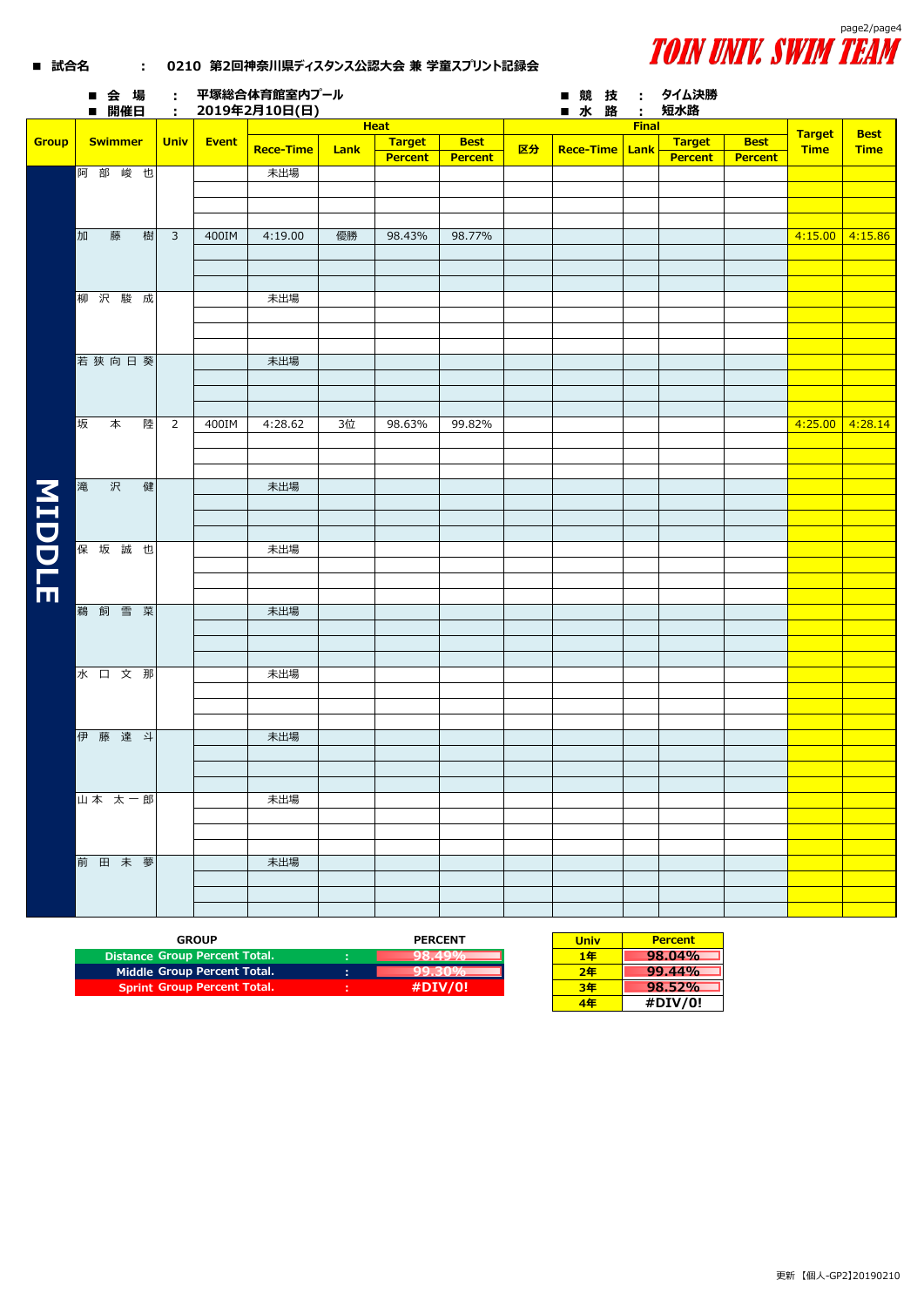

## ■ 試合名 : 0210 第2回神奈川県ディスタンス公認大会 兼 学童スプリント記録会

|                 |   |            | 会場<br>■ 開催日    |   | ÷<br>$\mathcal{L}_{\mathrm{eff}}$ |              | 平塚総合体育館室内プール<br>2019年2月10日(日) |             |                |                |    | 競<br>技<br>■水<br>路 | ÷.<br>÷ | タイム決勝<br>短水路   |                |                              |                            |
|-----------------|---|------------|----------------|---|-----------------------------------|--------------|-------------------------------|-------------|----------------|----------------|----|-------------------|---------|----------------|----------------|------------------------------|----------------------------|
|                 |   |            |                |   |                                   |              |                               | <b>Heat</b> |                |                |    | <b>Final</b>      |         |                |                |                              |                            |
| <b>Group</b>    |   |            | <b>Swimmer</b> |   | <b>Univ</b>                       | <b>Event</b> | <b>Rece-Time</b>              | Lank        | <b>Target</b>  | <b>Best</b>    | 区分 | <b>Rece-Time</b>  | Lank    | <b>Target</b>  | <b>Best</b>    | <b>Target</b><br><b>Time</b> | <b>Best</b><br><b>Time</b> |
|                 |   |            |                |   |                                   |              |                               |             | <b>Percent</b> | <b>Percent</b> |    |                   |         | <b>Percent</b> | <b>Percent</b> |                              |                            |
|                 |   |            | 廣橋海結           |   |                                   |              | 未出場                           |             |                |                |    |                   |         |                |                |                              |                            |
|                 |   |            |                |   |                                   |              |                               |             |                |                |    |                   |         |                |                |                              |                            |
|                 |   |            |                |   |                                   |              |                               |             |                |                |    |                   |         |                |                |                              |                            |
|                 |   |            |                |   |                                   |              |                               |             |                |                |    |                   |         |                |                |                              |                            |
|                 | 松 | 村          | 直樹             |   | $\overline{3}$                    | 1500FS       | 16:27.67                      | 11位         | 99.22%         | 97.36%         |    |                   |         |                |                | 16:20.00 16:02.27            |                            |
|                 |   |            |                |   |                                   | 400IM        | 4:26.09                       | 2位          | 99.21%         | 99.42%         |    |                   |         |                |                | 4:24.00                      | 4:24.55                    |
|                 |   |            |                |   |                                   |              |                               |             |                |                |    |                   |         |                |                |                              |                            |
|                 |   |            |                |   |                                   |              |                               |             |                |                |    |                   |         |                |                |                              |                            |
|                 | 内 | $\boxplus$ | 雄真             |   |                                   |              | 未出場                           |             |                |                |    |                   |         |                |                |                              |                            |
|                 |   |            |                |   |                                   |              |                               |             |                |                |    |                   |         |                |                |                              |                            |
|                 |   |            |                |   |                                   |              |                               |             |                |                |    |                   |         |                |                |                              |                            |
|                 |   |            |                |   |                                   |              |                               |             |                |                |    |                   |         |                |                |                              |                            |
|                 |   | 舟 久        | 保              | 颯 | $\overline{2}$                    | 400FS        | 3:58.45                       | 2位          | 100.65%        | 99.87%         |    |                   |         |                |                | 4:00.00                      | 3:58.13                    |
|                 |   |            |                |   |                                   | 1500FS       | 15:37.30                      | 優勝          | 99.11%         | 98.63%         |    |                   |         |                |                | 15:29.00 15:24.59            |                            |
| <b>DISTANCE</b> |   |            |                |   |                                   |              |                               |             |                |                |    |                   |         |                |                |                              |                            |
|                 |   |            |                |   |                                   |              |                               |             |                |                |    |                   |         |                |                |                              |                            |
|                 |   |            | 緒方大輔           |   | $\mathbf{1}$                      | 1500FS       | 17:14.29                      | 24位         | 95.42%         | 97.05%         |    |                   |         |                |                | 16:29.00 16:44.69            |                            |
|                 |   |            |                |   |                                   |              |                               |             |                |                |    |                   |         |                |                |                              |                            |
|                 |   |            |                |   |                                   |              |                               |             |                |                |    |                   |         |                |                |                              |                            |
|                 |   |            |                |   |                                   |              |                               |             |                |                |    |                   |         |                |                |                              |                            |
|                 |   |            | 小池哲平           |   | $\mathbf{1}$                      | 400IM        | 4:32.46                       | 6位          | 98.53%         | 99.36%         |    |                   |         |                |                | 4:28.50                      | 4:30.73                    |
|                 |   |            |                |   |                                   |              |                               |             |                |                |    |                   |         |                |                |                              |                            |
|                 |   |            |                |   |                                   |              |                               |             |                |                |    |                   |         |                |                |                              |                            |
|                 |   |            |                |   |                                   |              |                               |             |                |                |    |                   |         |                |                |                              |                            |
|                 |   | 渋 谷        | 怜 於            |   | 1                                 | 400IM        | 棄権                            |             |                |                |    |                   |         |                |                | 4:30.50                      | 4:28.02                    |
|                 |   |            |                |   |                                   |              |                               |             |                |                |    |                   |         |                |                |                              |                            |
|                 |   |            |                |   |                                   |              |                               |             |                |                |    |                   |         |                |                |                              |                            |
|                 |   | 濱上         | 未祐             |   |                                   |              |                               | 6位          |                |                |    |                   |         |                |                |                              |                            |
|                 |   |            |                |   | <sup>1</sup>                      | 400IM        | 4:58.73                       |             | 97.66%         | 97.71%         |    |                   |         |                |                | 4:51.90                      | 4:52.05                    |
|                 |   |            |                |   |                                   |              |                               |             |                |                |    |                   |         |                |                |                              |                            |
|                 |   |            |                |   |                                   |              |                               |             |                |                |    |                   |         |                |                |                              |                            |
|                 |   |            |                |   |                                   |              |                               |             |                |                |    |                   |         |                |                |                              |                            |

| <b>GROUP</b>                         |    | <b>PERCENT</b> | <b>Univ</b> | <b>Percent</b> |
|--------------------------------------|----|----------------|-------------|----------------|
| <b>Distance Group Percent Total.</b> |    | 70. TJ 70      | 1年          | 98.04%         |
| Middle Group Percent Total.          | п. | --------       | 2年          | 99.44%         |
| <b>Sprint Group Percent Total.</b>   |    | #DIV/0!        | 3年          | 98.52%         |

| <b>Univ</b> | <b>Percent</b> |
|-------------|----------------|
| 1年          | 98.04%         |
| 2年          | 99.44%         |
| 3年          | 98.52%         |
| 4年          | #DIV/0!        |